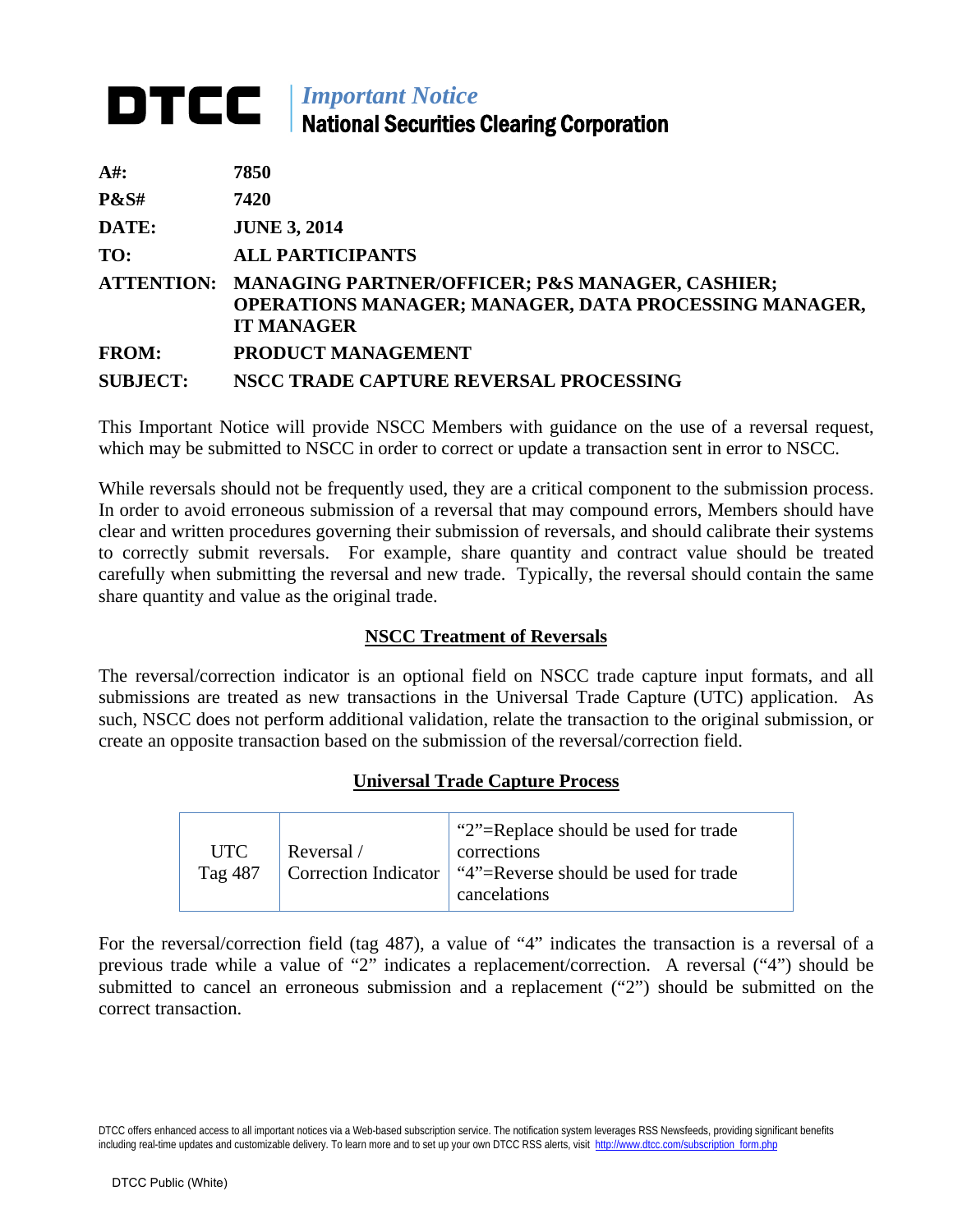## *Example 1:*

#### Original Transaction ("0")

Transaction #1: 1000 share purchase is executed, but due to a submission error, only 900 shares are submitted to NSCC.

#### Reversal ("4")

Transaction #2: 900 share purchase, with opposite party information, is submitted to cancel the incorrectly submitted trade, using the reversal ("4") indicator. Once the reversal is sent to NSCC, the net position for the two trades should be flat.

#### Replacement ("2")

Transaction #3: 1000 share submission using the replacement ("2") value is submitted to facilitate the transaction as originally intended. Although, a new trade ("0") value could be submitted for 1000 shares, instead of the replacement ("2") submission, this new trade submission would not inform parties that the transaction relates to a corrected trade.

| Data                         | <b>Original Submitted Field</b> | <b>Switches with this Field</b> |
|------------------------------|---------------------------------|---------------------------------|
| Clearing number*             | $448 = \#$ #, $452 = 04$        | $448 = \#4,452 = 18$            |
| Executing Broker**           | $448 = \#$ , $452 = 01$         | 448=##,452=37                   |
| <b>Introducing Broker</b>    | $448 = \#$ #, $452 = 06$        | $448 = \#4,452 = 17$            |
| Badge ID                     | $448 = \#$ , $452 = 11$         | $448 = \#4,452 = 12$            |
| House Client Indicator       | Tag 581 of buy side             | Tag 581 of sell side            |
| <b>Order Capacity</b>        | Tag 528 of buy side             | Tag 528 of sell side            |
| Liquidity Indicator          | Tag 825 of buy side             | Tag 825 of sell side            |
| Order ID                     | Tag 37 of buy side              | Tag 37 of sell side             |
| <b>Client Order ID</b>       | Tag 11 of buy side              | Tag 11 of sell side             |
| <b>Account ID</b>            | Tag 1 of buy side               | Tag 1 of sell side              |
| <b>Market Control Number</b> | Tag 198 of buy side             | Tag 198 of sell side            |
| <b>Execution ID</b>          | Tag 66 of buy side              | Tag 66 of sell side             |

## **Fields to be Used in the Reversal Process**

\*Required field

\*\*Required field if validation is turned on in trading relationship management system.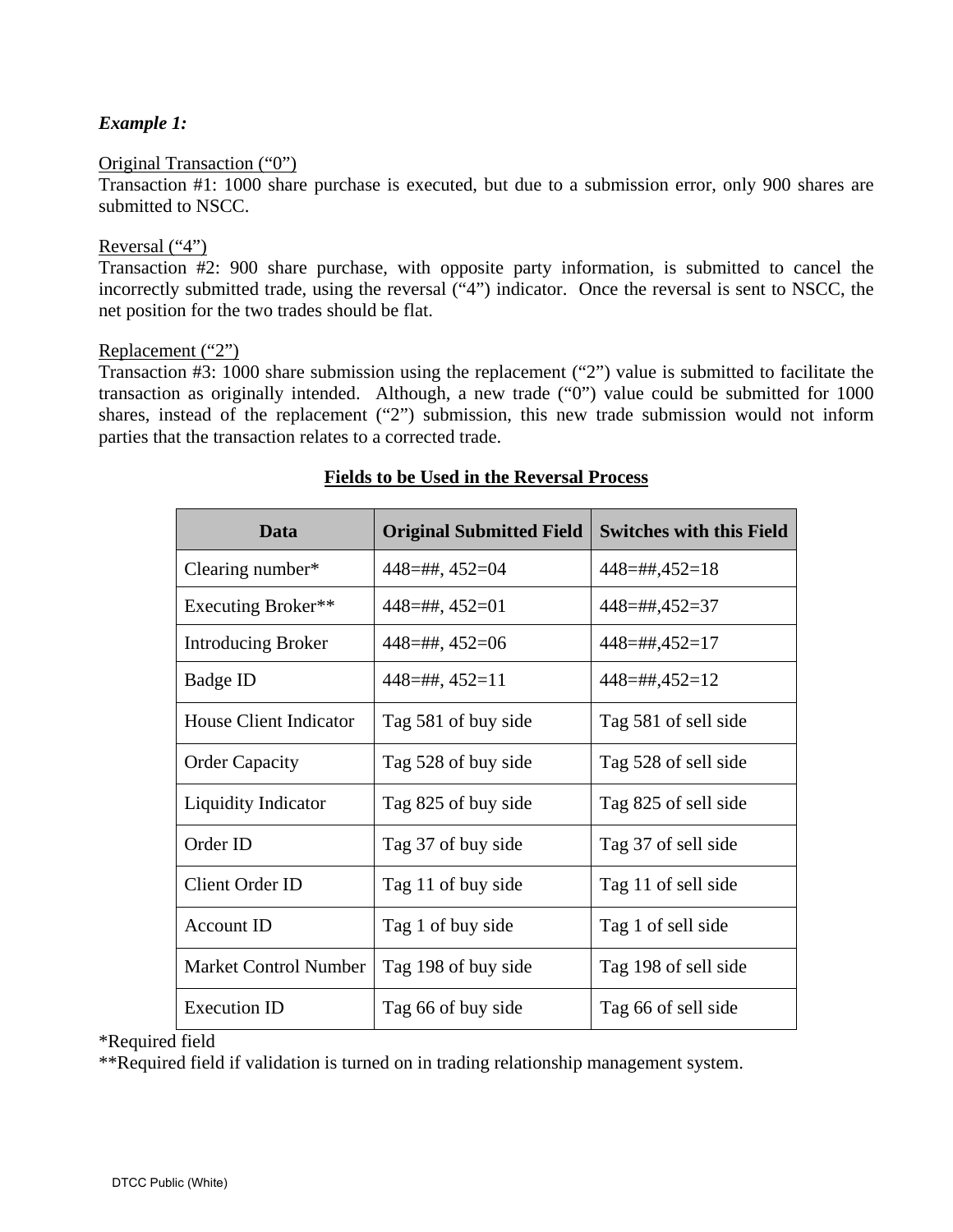## Notes on the Reversal Submission Fields:

- 1) UTC tag 526 should include the tag 66 value originally submitted. This will allow a new tag 66 to include any normally submitted value.
- 2) The submitted by indicator (448=##, 452=36) should always point to the entity sending the transaction to NSCC. A value of "1" means the buyer submitted and a value of "2" means the seller submitted.
- 3) NSCC requires a new UTC sequence number for reversals and will reject any duplicate number in this field.

## **Legacy Correspondent Clearing Process (Datatrak #03701)**

| <b>Correction Indicator</b><br>$R = Reversal$ |
|-----------------------------------------------|
|-----------------------------------------------|

In Legacy Correspondent Clearing transactions, for the reversal/correction field (position 191), a value of "R" indicates the transaction is a reversal of a previous trade. A reversal ("R") should be submitted to cancel an erroneous submission, and space " " should be submitted on the correct transaction.

## *Example 2:*

# Original Transaction (" ")

Transaction #1: 1000 share purchase is executed, but due to a submission error, only 900 shares are submitted to NSCC.

## Reversal ("R")

Transaction #2: 900 share purchase, with opposite party information, is submitted to cancel the incorrectly submitted trade, using the reversal ("R") indicator. Once the reversal is sent to NSCC, the net position for the two trades should be flat.

#### New Transaction (" ")

Transaction #3: 1000 share submission using the new transaction (" ") value is submitted to facilitate the transaction as originally intended.

| Data                         | <b>Original Submitted Field</b>                                | <b>Switches with this Field</b>                                |
|------------------------------|----------------------------------------------------------------|----------------------------------------------------------------|
| Participant Number*          | Position 21-24                                                 | Position 31-34                                                 |
| Entering Broker**            | Position 162-165                                               | Position 166-169                                               |
| Submitted Buy/Sell Indicator | Position 111, Point to<br>submitting firm's clearing<br>number | Position 111, Point to<br>submitting firm's clearing<br>number |

## **Fields to Reverse**